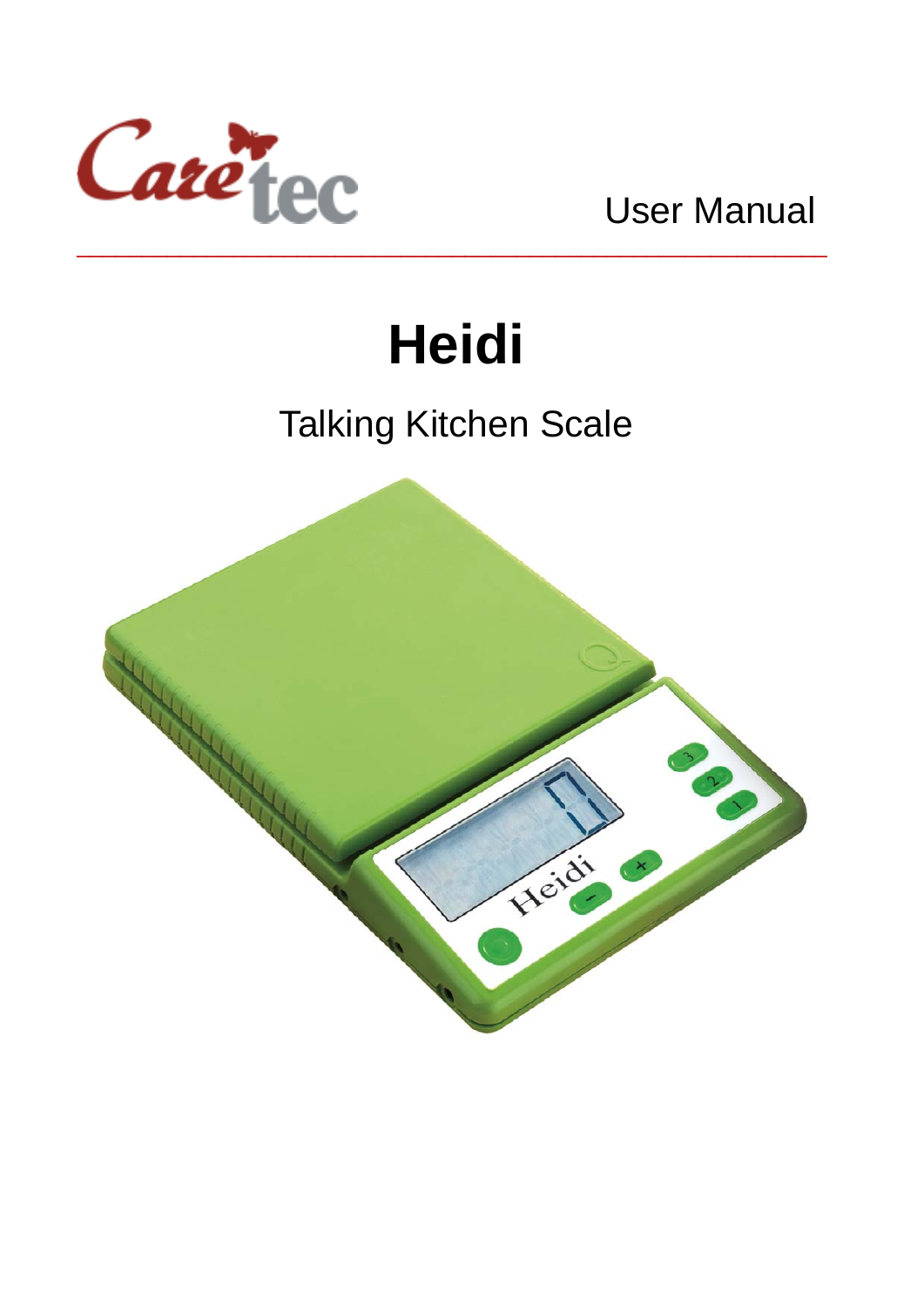## **Table of Contents**

| 1: Introduction                                       | page 3  |
|-------------------------------------------------------|---------|
| 2: Description and Scope of Delivery                  | page 4  |
| 3: Power Supply                                       | page 5  |
| 4: Starting up and Keys Description                   | page 6  |
| 4.1: ON/OFF                                           | page 6  |
| 4.2: Weighing                                         | page 6  |
| 4.3: Tare Weight Function                             | page 6  |
| 4.4: Volume                                           | page 6  |
| 4.5: Key Lock                                         | page 7  |
| 4.6: Repeat                                           | page 7  |
| 4.7: Reference Measurement                            | page 7  |
| 4.7.1: Entering a Target Weight ("desired weight")    | page 7  |
| 4.7.2: Reference Measurement                          | page 7  |
| 4.8: Adding Weight                                    | page 8  |
| 4.9: Settings                                         | page 8  |
| 5: Safety Instructions                                | page 8  |
| 6: Cleaning and Maintenance                           | page 9  |
| 7: Technical Data                                     | page 9  |
| 8: Guarantee and Service                              | page 9  |
| 9: Legal Notice on the Disposal of Electronic Devices | page 10 |
| 9.1: Disposal of used Electronic Devices              | page 10 |
| 9.2: Recycling Batteries                              | page 10 |
| 10: Symbols used                                      | page 11 |
| 11: Manufacturer                                      | page 12 |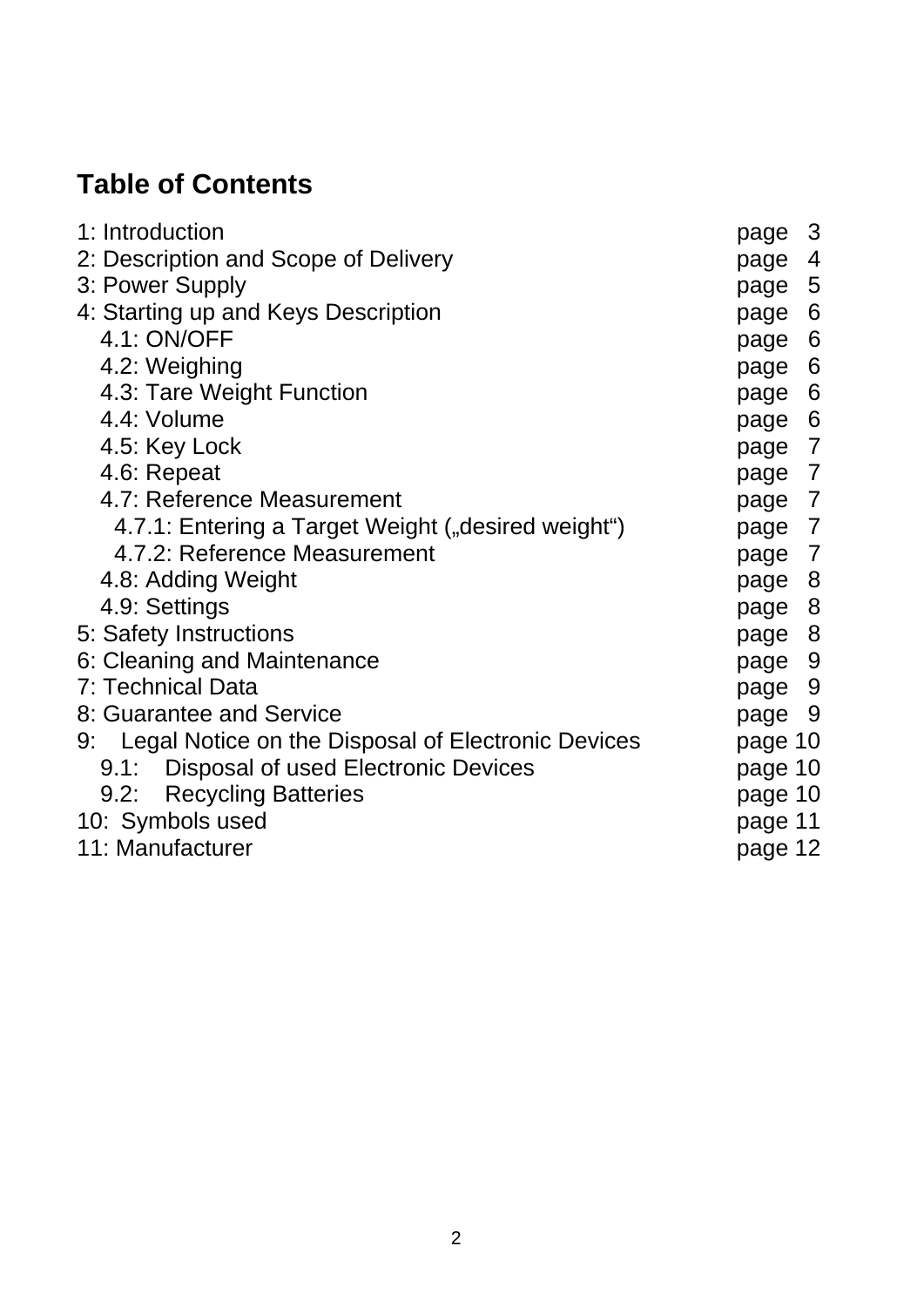## **1: Introduction**

In the name of CareTec we thank you for buying this product. You'll find more information about our companies at the end of this manual.



**Caution:** Please remove the red sticks and scotch tape which are for transportation purpose only, before first using the kitchen scale Heidi! You may wish to keep these sticks in case you will transport

the kitchen scale

Heidi – the beautifully designed and easy to handle talking kitchen scales made by CareTec! The device includes all standard weighing functions. In addition to this, Heidi also offers the possibility to weigh towards a predetermined desired weight. You will be impressed by the product's accuracy and diversity. Adding weight up to a predetermined target weight is as easily possible as many other applications. Its weighing plate of about 180 square centimetres will offer enough space to soundly place dishes of different sizes and form on it.



**Caution:** Do not operate this device unless you have read and understood this user manual. Store the manual for later reference and hand it over together with the device if necessary.



**Caution:** This device may only be returned within the test period and including all component parts as well as the clean and original packaging. Charges will be prorated for used parts or parts unfixed from the packaging, as well as a possible cleaning of the device and its components.



**Caution:** Never exceed the allowed maximum weight of 5 kg!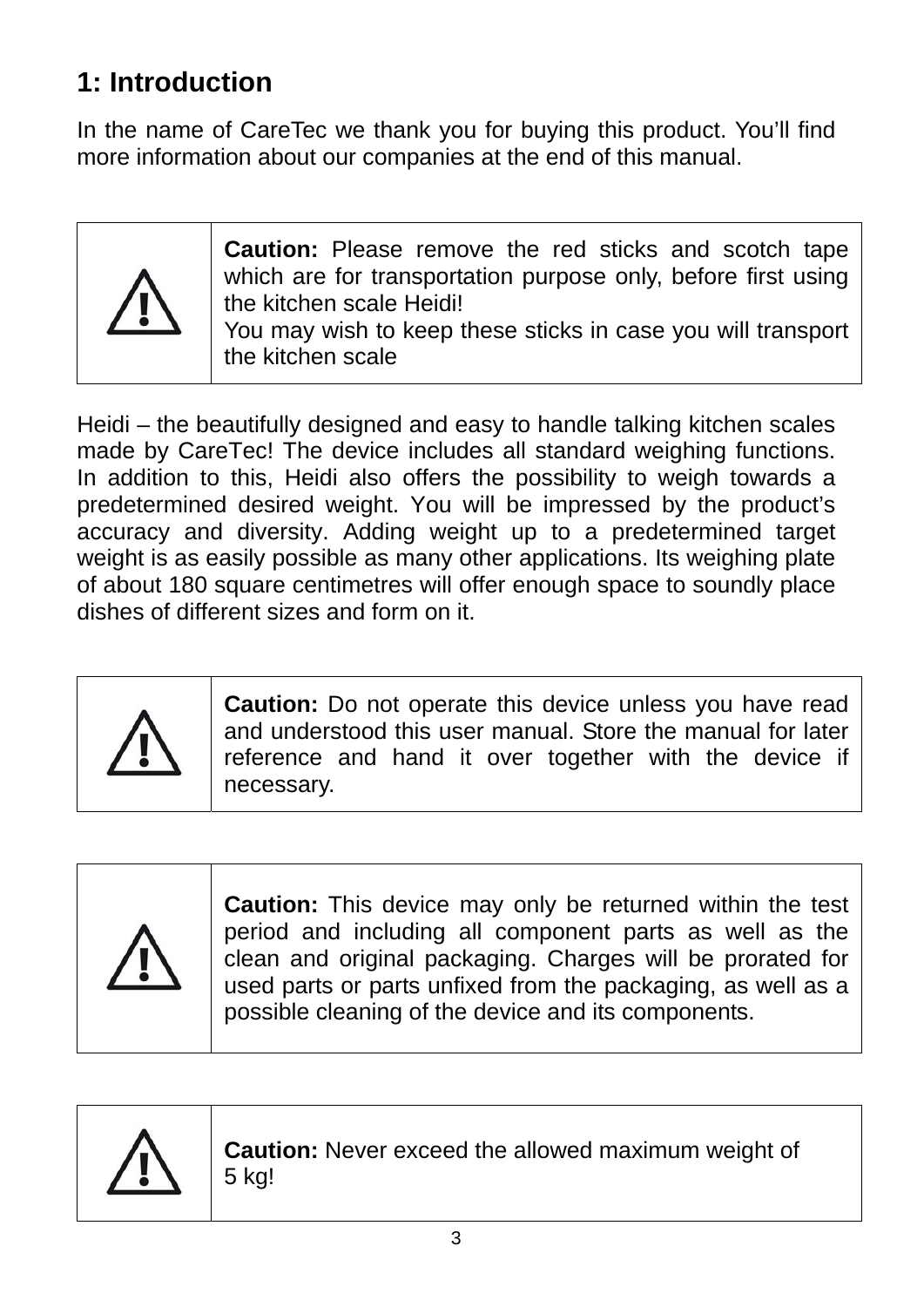## **2: Description and Scope of Delivery**

Included in the delivery are a set of batteries (4 x 1.5 V AAA) and a printed user manual. A power supply unit can be ordered optionally.

Put Heidi on its 6 rubber feet, so that the slightly sloped part with the palpable buttons and the big display faces towards you.

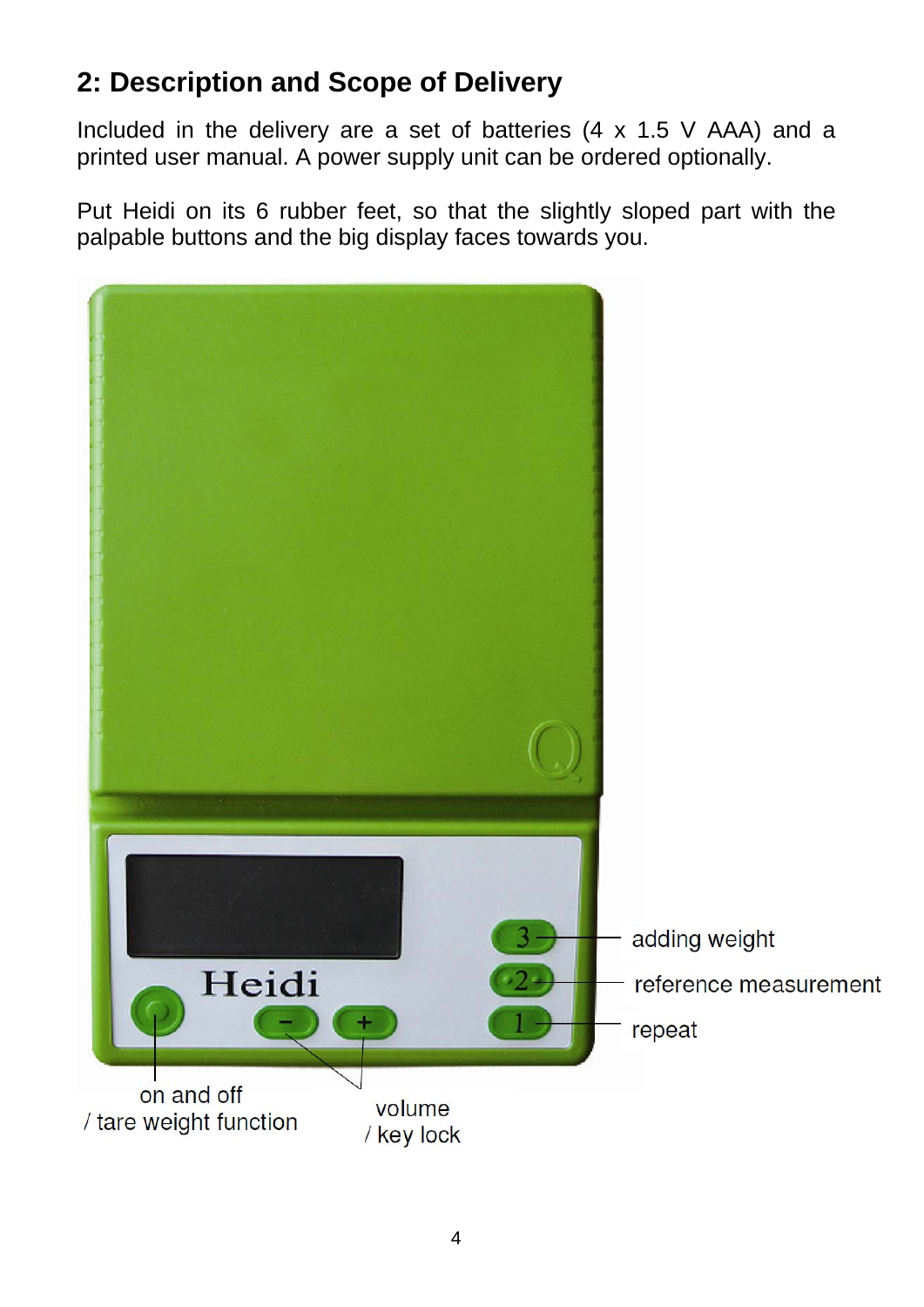#### **Front Side**

The operating elements and the display should face towards you. You can now feel the following buttons: near the left corner there is a round button with a tactile point. This is the ON/OFF key. To the right of the ON/OFF key are oval buttons: use the left one to decrease the volume, and the right one to increase the volume. Press the two volume keys simultaneously to activate and deactivate the key lock. On the right hand side, arranged vertically, you will find three oblong buttons. From bottom to top, we will refer to these buttons as key 1 (bottom), key 2 (middle) and key 3 (top). Use key 1 to repeat the weighing results, key 2 to operate the reference measurement function and key 3 to add weight. Right behind the surface with the operating elements you find the weighing plate. This is where you put the items you wish to weigh.

#### **Left Side**

On the left side of the device there are three sockets. The one closest to you is an earphone socket (earphones optional available), the one in the middle is a service connector for our technicians and the one farthest away from you is the socket for the optionally available power supply unit.

#### **Bottom**

On the bottom of the device you can feel six squared rubber feet, which prevent the device from sliding. Right below the area with the operating elements – that is closer to you – you can feel the rectangular battery lid, as well as the loudspeaker.

### **3: Power Supply**

Heidi can be operated with batteries as well as a power supply unit. A suitable power supply unit is optional and has to be ordered separately.

#### **Batteries**

To access the battery compartment on the bottom pull the latch of the lid towards the loudspeaker grill and lift it at the same time. The lid can not be removed completely. Insert the batteries observing the correct polarity: The flat negative side of the battery must show to the tactile spring located in the battery compartment. Once the batteries are properly inserted, you will hear a melody for confirmation. Close the battery cover gently, until it clicks into place.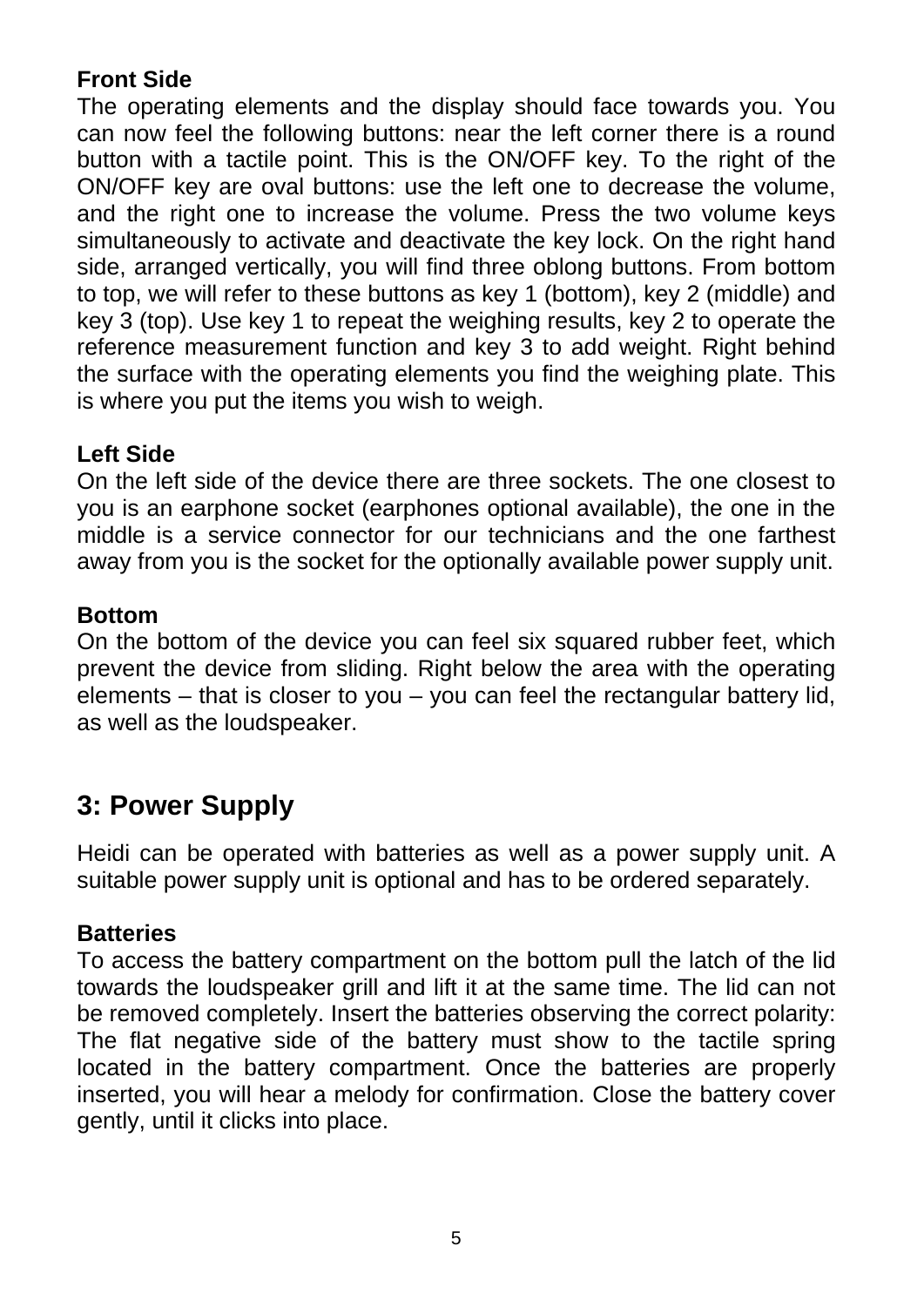

**Caution:** Change batteries as soon as Heidi announces "batteries empty"!

#### **Mains Operation**

Heidi can also be operated with an external power supply unit (optional). Connect the power supply unit to the socket located on the left side of the device next to the weighing plate. The batteries can remain inside the device while using Heidi with the power supply unit.

## **4: Starting up and Keys Description**

Always place Heidi on a horizontal, stable and non-slippery surface. Use adequate dishes for weighing solids or liquids.

#### **4.1: ON/OFF**

To switch the device on, press the ON/OFF key (round button on the left hand corner). You will hear the announcement: "ready". To turn the device off, press and hold the ON/OFF key until you hear a melody confirming the shutdown of the device.

#### **4.2: Weighing**

Place the weighing sample in the center of the weighing plate. Once the value is no longer changing, the weight is shown on the large display and announced in a clear, natural voice.

#### **4.3: Tare Weight Function**

You can set the scale to zero at any point of the weighing process. To do so press the ON/OFF key after the weight has been announced. Heidi will say: "tare" and the value shown on the display will be set to zero. The scale is now ready for a new weighing process. The tare weight function is extremely useful if you like to weigh things in a container. You can put the dish on the weighing plate, set the value to zero and start adding weight as wished. You may repeat this process until a maximum load capacity of 5 kg.

#### **4.4: Volume**

Use the plus and minus keys to set the volume. These two rectangular keys are located right next to the round ON/OFF key. Use the left key to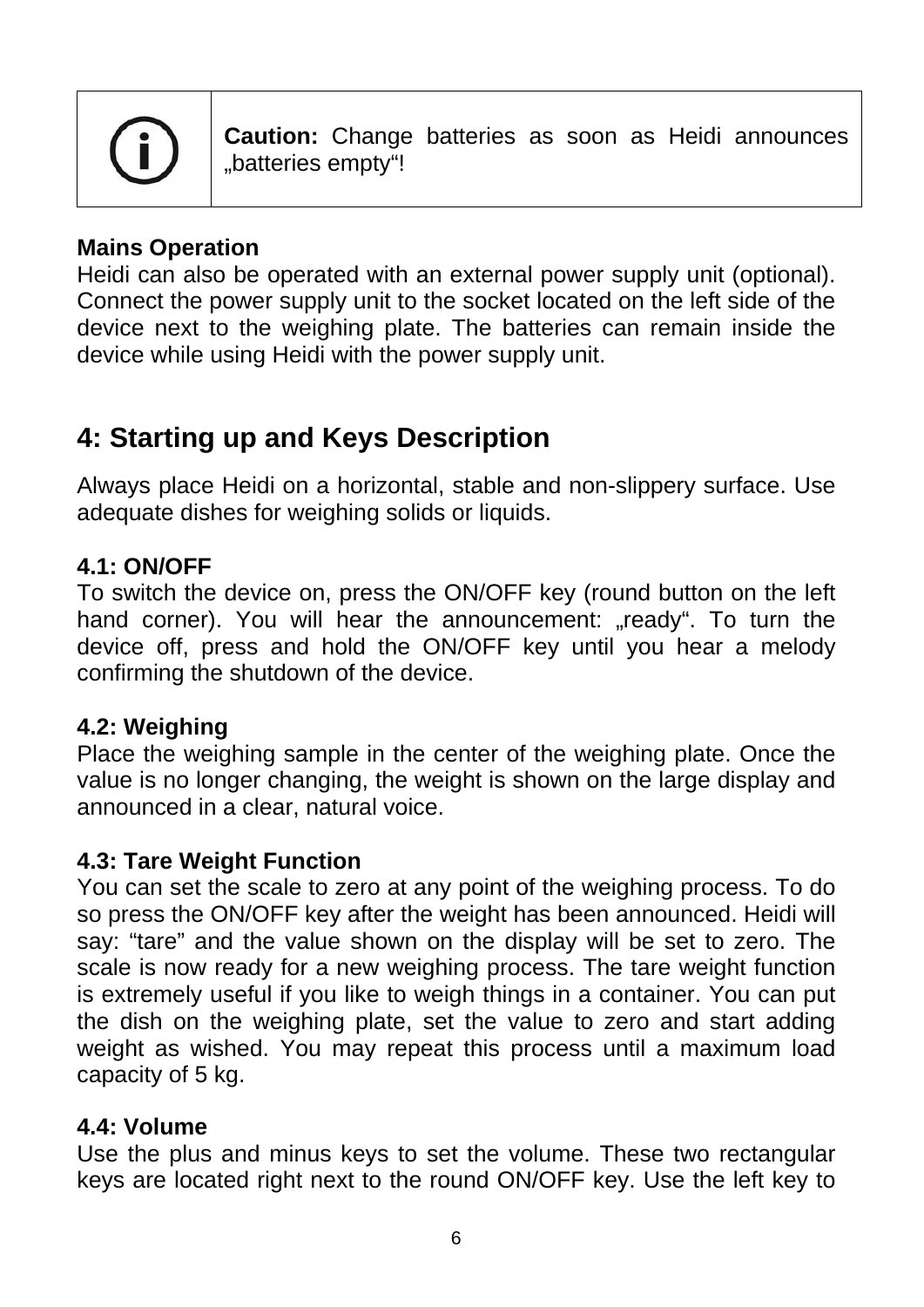decrease and the right key to increase the volume of the speech output. Heidi offers 6 volume levels and will announce the current volume level.

#### **4.5: Key Lock**

To activate the key lock simultaneously press and hold the two volume keys. You will hear "keys locked". To release the key lock, press and hold the two volume keys again until you hear: "keys unlocked".



**Caution:** The keypad lock is deactivated by interrupting the power supply as well.

#### **4.6: Repeat**

If you would like to hear the last result again, press key 1 (lowest key on the right hand side of the surface).

#### **4.7: Reference Measurement**

This function allows you to determine a so-called target weight before the measurement. If you start the weighing process after setting a target weight, Heidi will indicate by acoustic signals whether the weighing sample is near or exceeding your desired reference value.

#### **4.7.1: Entering a Target Weight ("desired weight")**

Press key 2 (middle key on the right hand side of the surface). You will hear "launch desired weight". Place the desired weight on the weighing plate. Heidi will announce the weight and you can now save it as your target weight by pressing key 2 again.

#### **4.7.2: Reference Measurement**

After setting a target weight, again press key 2 and you will hear "enter desired weight". Start adding weight. You will hear a tone frequency while doing so. The closer you are to the set target weight (your "desired weight"), the higher and faster the tone-intervals will be. When exceeding the target weight, the sounds will become lower again. A continuous beep sound indicates that the set target weight has been reached exactly. Press key 2 again to leave reference measurement.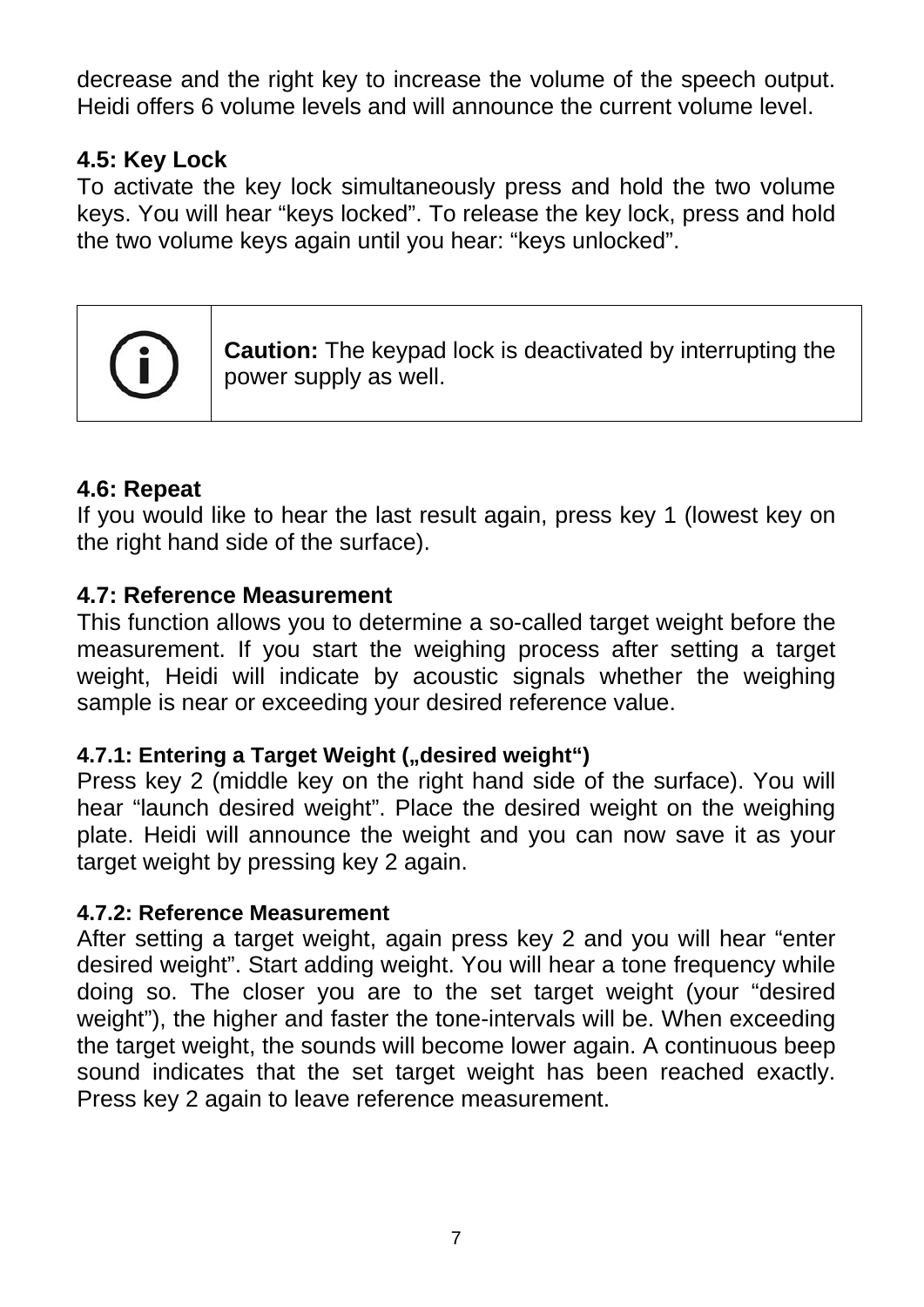

**Caution:** Please note the filling capacity when you reach the desired weight.

#### **4.8: Adding Weight**

Heidi enables you to add weight and recall both, value added as well as the total weight (value saved). Put a weighing sample on the plate and press key 3 (top key on the right hand side of the surface) after the weight has been announced. The already applied weight will then be saved. When adding weight Heidi will not only announce the value of the weight added, but also indicate the total saved weight. After removing everything from the scale the last saved value is announced. To add weight more than once, repeat the process accordingly. To delete the value saved, press and hold key 3.

#### **4.9: Settings**

To switch between the weighing units, simultaneously press key 1 and key 3.

## **5: Safety Instructions**

- Do not expose the device to high humidity, extremely high or low temperatures or any dust or dirt. The operating temperature of the device lies between +5 and +30°C. If any liquid enters the device, remove the batteries, path the case dry with a cloth and let the device dry completely.
- Place the device on a horizontal, stable and non-slippery surface, such as a kitchen counter.
- If you do not use the device for an extended period, remove the batteries to avoid leakage.
- When inserting the batteries pay attention to the correct polarity.
- This kitchen scale is designed to support a maximum load of 5 kilogrammes. Never exceed the allowed maximum weight!
- When not in use, do not place any items on the weighing plate.
- Serviceability and measurement accuracy may be impaired by electromagnetic fields (e.g. by using a cell phone in direct proximity of the device).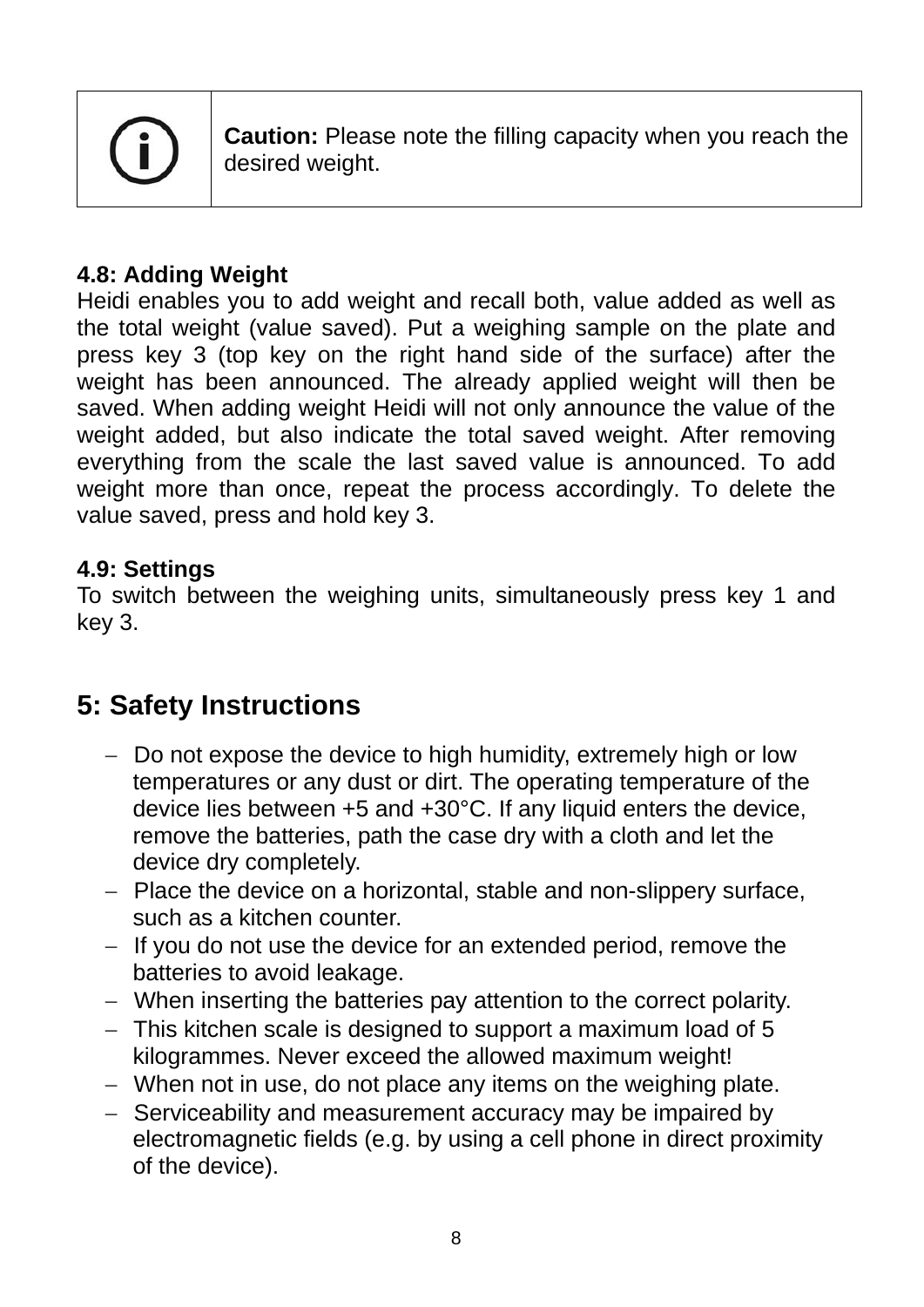## **6: Cleaning and Maintenance**

Use a lightly moistened cloth to clean the case of the device.



**Caution:** No liquid should enter the device! Avoid strong acid or scrubbing cleansers and do not clean the surface with rough sponges as they might damage the case of the device.

## **7: Technical Data**

| <b>Dimensions:</b>        | length: 220 mm<br>width: 145 mm<br>height: 25,5 bis 26,8 mm                                                                 |  |
|---------------------------|-----------------------------------------------------------------------------------------------------------------------------|--|
| <b>Weight:</b>            | 588 g<br>636 g (incl. batteries)                                                                                            |  |
| <b>Power Supply:</b>      | 4 x 1.5V AAA Micro batteries<br>power supply unit (not included in the<br>delivery)                                         |  |
| <b>Scope of Delivery:</b> | Talking kitchen scale Heidi, 4 x 1.5V AAA Micro<br>batteries, printed user manual<br>Optional: power supply unit, earphones |  |

## **8: Guarantee and Service**

From the date of purchase, we issue to the original purchaser of this product a guarantee of:

- $-$  twenty-four (24) months on the device itself,
- twelve  $(12)$  months on the accessories (e.g. power supply, earphones etc.),
- $-$  six (6) months on wear parts (e.g. battery, case etc.)

Please note that we do not issue any guarantee on batteries!

During the guarantee periods mentioned above, the product will be either repaired or replaced free of charge. In no event shall CareTec be liable for indirect, special or consequential damages. The exposure of the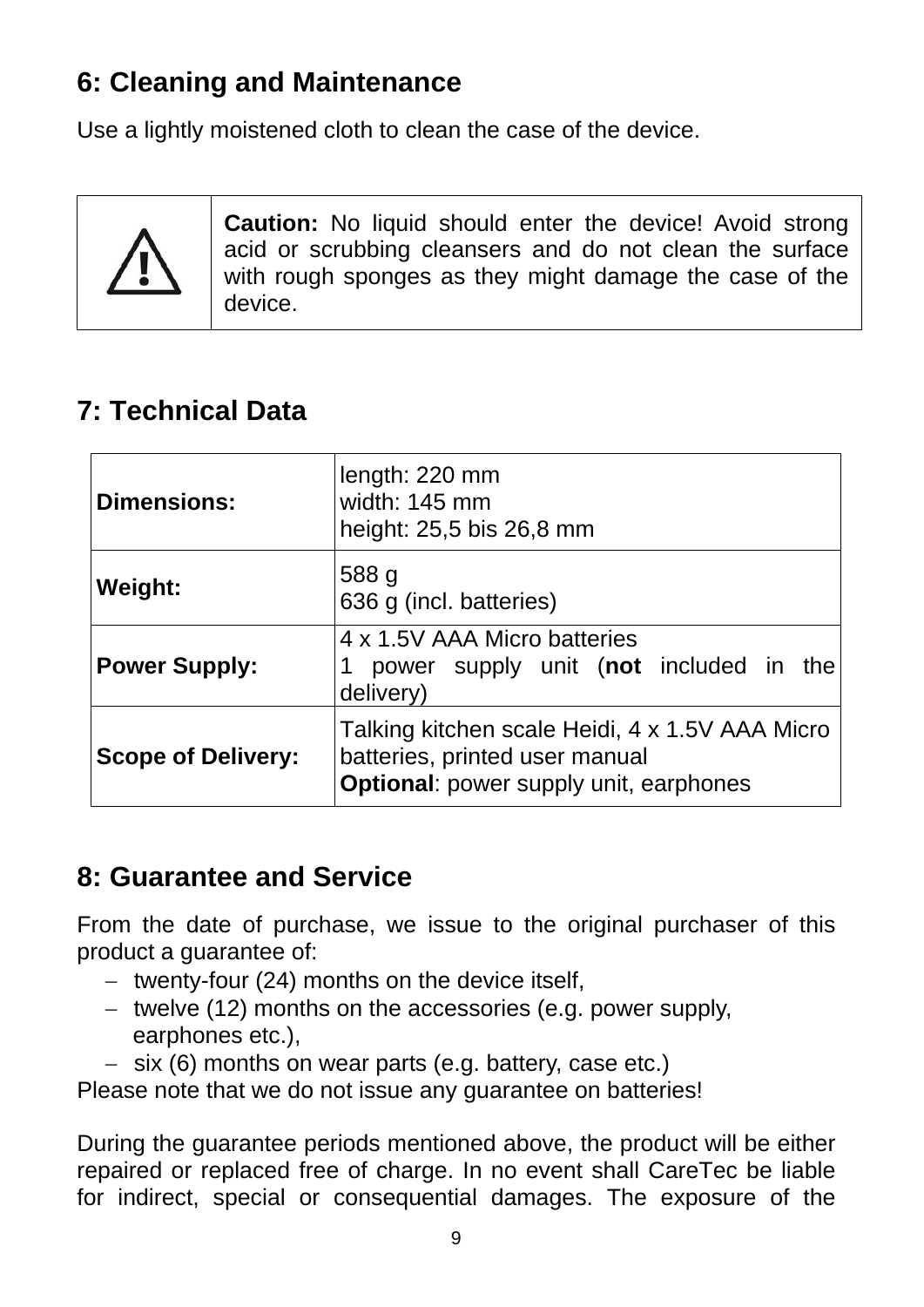device to liquids, strong electromagnetic fields, heat as well as dropping the device or opening the case causes immediate loss of guarantee. In case of problems please contact Caretec or your local distributor before returning the device without any apparent reason. We will then inform you about the necessary procedures. The device may only be opened by authorized technicians!

Caretec reserves the right to make any changes or improvements to its products without further notice.

## **9: Legal Notice on the Disposal of Electronic Devices**

#### **9.1: Disposal of used Electronic Devices**



This product must be disposed of separately from household waste at specially designated collection and recycling points. For further information please contact your local authorities.

#### **9.2: Recycling Batteries**



Batteries must not be disposed of in household waste. As a consumer you are legaly obligated to bring your old batteries to public collecting points (in your community or any shop that provides these batteries).

- Pb-Cd-Hg These signs can be found on contaminant-laden batteries.
	- Pb = containing lead
	- Cd = containing cadmium
	- Hg = containing mercury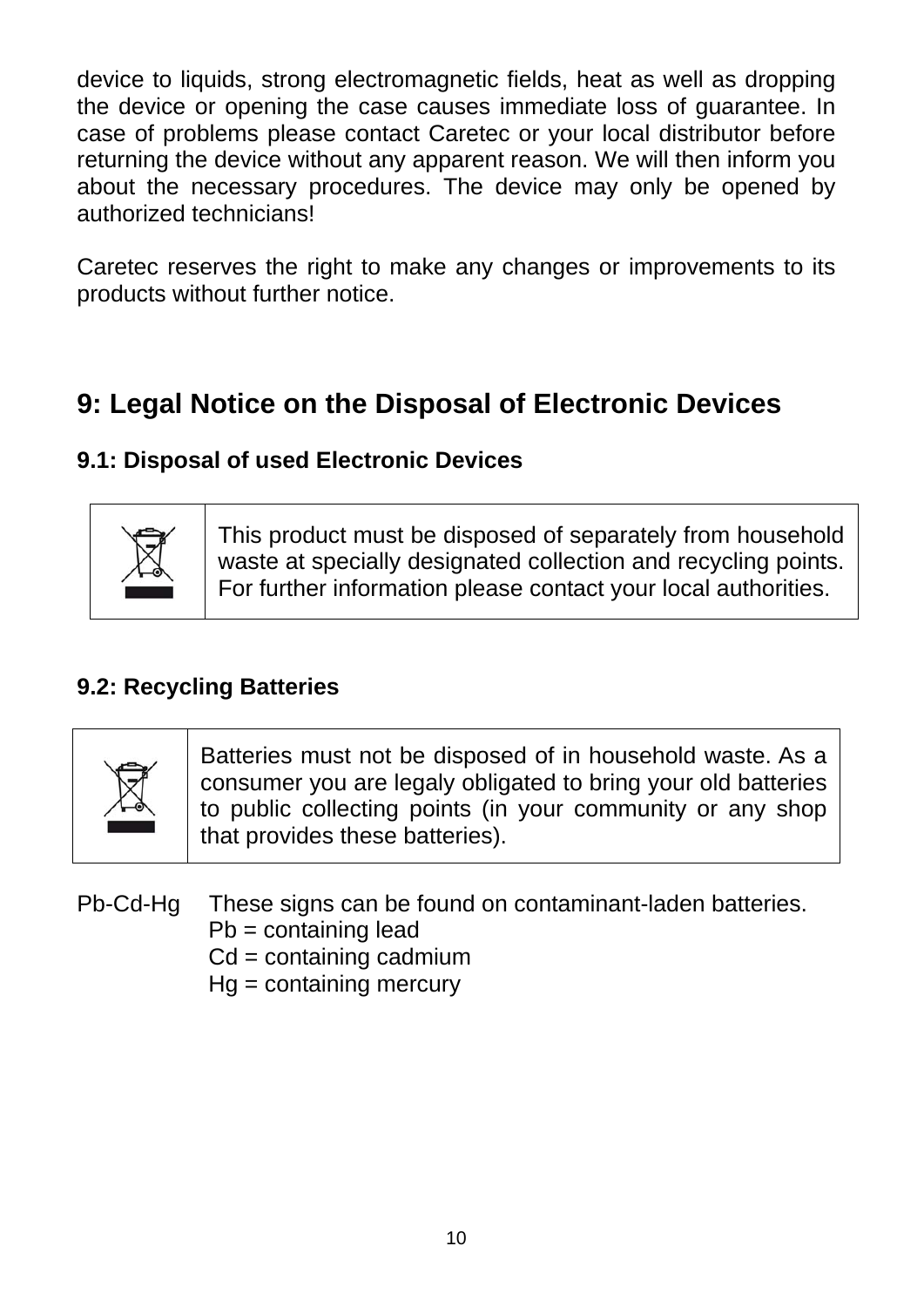## **10: Symbols used**

|     | Caution                                    |
|-----|--------------------------------------------|
| (i, | <b>Note</b>                                |
|     | Dispose of separately from household waste |
| n   |                                            |

| <b>KKI</b> | Manufacturer |
|------------|--------------|
|------------|--------------|